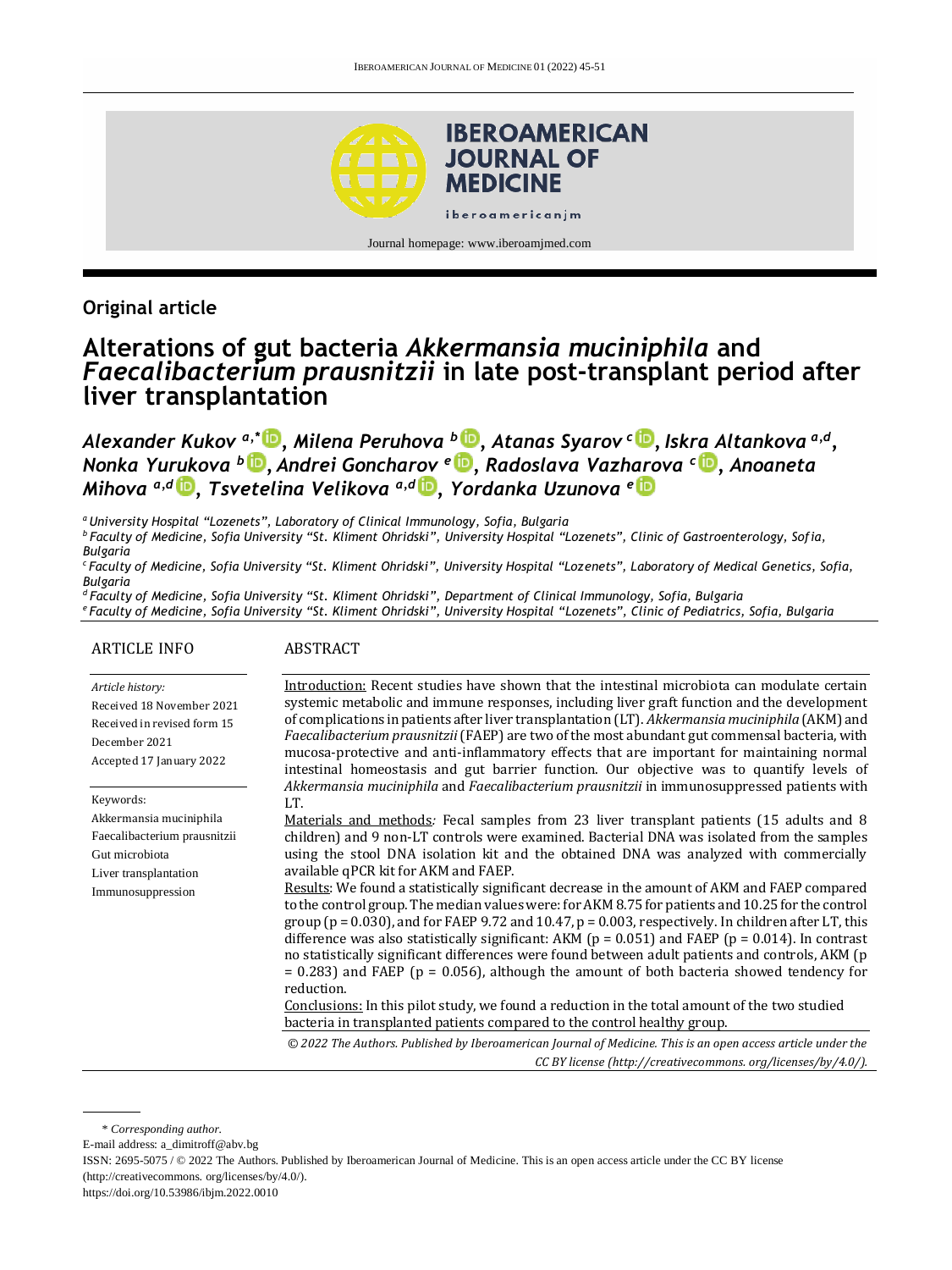## **Alteraciones de las bacterias intestinales** *Akkermansia muciniphila* **y**  *Faecalibacterium prausnitzii* **en el postrasplante tardío tras trasplante hepático**

| INFO. ARTÍCULO                                                                                                                                 | <b>RESUMEN</b>                                                                                                                                                                                                                                                                                                                                                                                                                                                                                                                                                                                                                                                                                                                                                                                                                                                                                                                                                                                                                                                                                                                                                                                                                                                                                                                                                                                                                         |
|------------------------------------------------------------------------------------------------------------------------------------------------|----------------------------------------------------------------------------------------------------------------------------------------------------------------------------------------------------------------------------------------------------------------------------------------------------------------------------------------------------------------------------------------------------------------------------------------------------------------------------------------------------------------------------------------------------------------------------------------------------------------------------------------------------------------------------------------------------------------------------------------------------------------------------------------------------------------------------------------------------------------------------------------------------------------------------------------------------------------------------------------------------------------------------------------------------------------------------------------------------------------------------------------------------------------------------------------------------------------------------------------------------------------------------------------------------------------------------------------------------------------------------------------------------------------------------------------|
| Historia del artículo:<br>Recibido 18 Noviembre 2021<br>Recibido en forma revisada<br>15 Diciembre 2021<br>Aceptado 17 Enero 2022              | Introducción: Estudios recientes han demostrado que la microbiota intestinal puede modular<br>determinadas respuestas metabólicas e inmunitarias sistémicas, entre ellas la función del injerto<br>hepático y el desarrollo de complicaciones en pacientes tras un trasplante hepático (TH).<br>Akkermansia muciniphila (AKM) y Faecalibacterium prausnitzii (FAEP) son dos de las bacterias<br>comensales intestinales más abundantes, con efectos protectores de la mucosa y<br>antiinflamatorios que son importantes para mantener la homeostasis intestinal normal y la<br>función de barrera intestinal. Nuestro objetivo fue cuantificar los niveles de Akkermansia                                                                                                                                                                                                                                                                                                                                                                                                                                                                                                                                                                                                                                                                                                                                                              |
| Palabras clave:<br>Akkermansia muciniphila<br>Faecalibacterium prausnitzii<br>Microbiota intestinal<br>Trasplante de hígado<br>Inmunosupresión | muciniphila y Faecalibacterium prausnitzii en pacientes inmunodeprimidos con TH.<br>Materiales y métodos: Se examinaron muestras fecales de 23 pacientes trasplantados de hígado<br>(15 adultos y 8 niños) y 9 controles sin TH. El ADN bacteriano se aisló de las muestras utilizando<br>el kit de aislamiento de ADN de heces y el ADN obtenido se analizó con el kit qPCR disponible<br>comercialmente para AKM y FAEP.<br>Resultados: Encontramos una disminución estadísticamente significativa en la cantidad de AKM<br>y FAEP en comparación con el grupo control. Los valores medianos fueron: para AKM 8,75 para<br>los pacientes y 10,25 para el grupo control (p = 0,030), y para FAEP 9,72 y 10,47, p = 0,003,<br>respectivamente. En niños tras TH, esta diferencia también fue estadísticamente significativa:<br>AKM ( $p = 0.051$ ) y FAEP ( $p = 0.014$ ). Por el contrario, no se encontraron diferencias<br>estadísticamente significativas entre pacientes adultos y controles, AKM ( $p = 0.283$ ) y FAEP ( $p$<br>= 0,056), aunque la cantidad de ambas bacterias mostró tendencia a la reducción.<br>Conclusiones: En este estudio piloto, encontramos una reducción en la cantidad total de las dos<br>bacterias estudiadas en pacientes trasplantados en comparación con el grupo control sano.<br>© 2022 Los Autores. Publicado por Iberoamerican Journal of Medicine. Éste es un artículo en acceso abierto |
|                                                                                                                                                | bajo licencia CC BY (http://creativecommons. org/licenses/by/4.0/).                                                                                                                                                                                                                                                                                                                                                                                                                                                                                                                                                                                                                                                                                                                                                                                                                                                                                                                                                                                                                                                                                                                                                                                                                                                                                                                                                                    |

HOW TO CITE THIS ARTICLE: Kukov A, Peruhova M, Syarov A, Altankova I, Yurukova N, Goncharov A, Varzharova R, Mihova A, Velikova T, Uzunova Y. Alterations of gut bacteria *Akkermansia muciniphila* and *Faecalibacterium prausnitzii* in late posttransplant period after liver transplantation. Iberoam J Med. 2022;4(1):45-51. doi[: 10.53986/ibjm.2022.0010.](https://doi.org/10.53986/ibjm.2022.0010)

### **1. INTRODUCTION**

Patients with end-stage liver diseases (ESLD), such as cirrhosis of different etiologies, autoimmune liver diseases, genetically linked liver malformations and other have a poor prognosis and liver transplantation (LT) is a life-saving treatment for them. Scientific studies discuss the influence of gut bacteria on normal and pathological liver function. With the advent of advanced molecular biological techniques to facilitate culture-independent characterization of microbiota, it is possible to study in details different bacteria in the human microbiome [1]. This allows us to understand their role in the clinical setting during and after LT. The connection between intestinal microbiome, immunity and its dysregulation is well established, as well as the changes that occur in the post-transplant period under the influence of immunosuppressive therapy. A number of studies have shown that changes in the microbiome may be associated with acute graft rejection, as well as other posttransplant complications. Gut microbiota modulate some systemic and immune responses via multiple mechanisms that may affect allograft function [2]. It has been found that

some bacteria and their metabolites have a beneficial effect on innate and acquired immunity, reducing T-cell activation and promoting induction of regulatory T cells (Tregs) [3]. This is essential for building and maintaining graft tolerance [4].

The barrier functions of the intestinal mucosa are very sensitive to dysbiosis (condition when the gut bacteria become imbalanced) and are often disrupted which could lead the bacterial metabolites to enter the circulation [1]. Gut dysbiosis could alter the barrier functions of the mucosa; followed by reduced production of mucin, which coincides with the loss of the beneficial microorganism *Akkermansia muciniphila* (AKM) [5]. *Faecalibacterium prausnitzii* (FAEP), which is a bacterium with potent anti-inflammatory properties, via nuclear factor κB inhibition and induction of Treg [6], is also of great interest for research. It has been found that the decrease in the total amount of FAEP is accompanied by overgrowth of some opportunistic species, which increases the risk of infections in patients [7].

Many factors can affect the gut microbiota after LT, such as antibiotics, pro/prebiotics, and immunosuppressive therapy that can additionally modify the baseline gut bacterial dysbiosis present in ESLD, emphasizing the importance of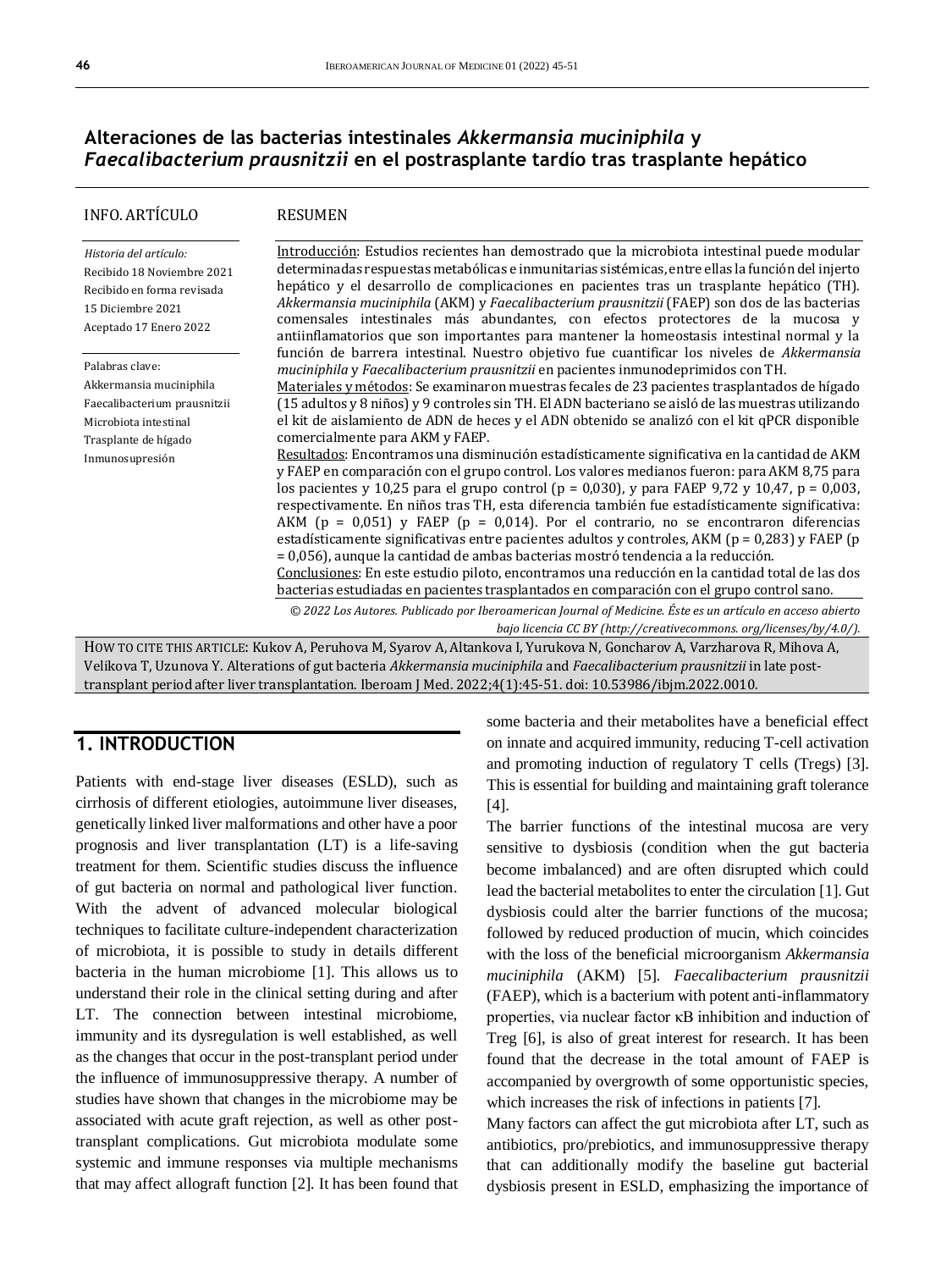understanding the impact of gut microbiota post LT [1, 8]. However, it should be noted that there are age related changes in the gut microbiota with infant microbiota being relatively volatile [9]. Calcineurin inhibitors (CNI), including tacrolimus and cyclosporine A (CsA), are the main immunosuppressive drugs used in the treatment of patients after LT [10]. Optimal dosing is extremely important for a better allograft outcome. It has been shown that both high and low doses of CNI could suppress some beneficial bacteria, such as *Faecalibacterium prausnitzii* [11]. Mycophenolate mofetil (MMF) is potent immunosuppressive agent used as adjunctive therapy in prevention of allograft rejection. MMF has been shown to be associated with frequent diarrhea and dysbiosis, as well as a reduction in some beneficial bacteria including AKM [10]. The mammalian target of rapamycin (mTOR) inhibitors, such as sirolimus and everolimus, have a favorable adverse event profile and are effective in protecting kidney function in LT patients. Everolimus appear to have little impact on intestinal microbiota [12].

We studied the distribution and quantities of AKM and FAEP in Bulgarian patients after LT and subjected to immunosuppressive therapy. The aim of this pilot study was to investigate the prevalence and quantity of these two bacteria in the late post-transplant period.

### **2. MATERIALS AND METHODS**

This study was performed between May 2021 and October 2021 at the University Hospital "Lozenets", Sofia, Bulgaria. In total 32 individuals, children and adults, designed into two groups: control group (9 persons) and patients after LT (23 persons) were included in the study. Patients were enrolled according to inclusion criteria: with liver transplantation at least 3 months after the procedure and on immunosuppressive therapy; without systemic or gut infections and antibiotic usage at least two months before enrolment; no data for acute rejection; no autoimmune diseases, diabetes and carcinoma. Exclusion criteria: active *hepatitis B virus*, hepatitis C virus, human immunodeficiency virus infections or tuberculosis; alcohol and cigarette abuse, acute diarrhea. All patients with LT were in good general condition. Control groups (children and adults) were healthy individuals without infections and antibiotic treatment in the last 2 months.

The study was conducted following the ethical guidelines of the Declaration of Helsinki and was approved by the local ethics committee (protocol No:2/2021). All participants have declared and signed their informed consent. Parents or guardians signed the informed consent for children (< 18 years old). The liver transplantions were performed at the University Hospital "Lozenets" (Sofia), being also performed the follow-up monitoring in the post-transplant period.

### **2.1. STOOL SAMPLES COLLECTION**

Fecal samples were obtained from children and adult patients admitted to the hospital for routine examination. Sterile stool collection tubes (Prima, 20 ml) were used; the samples were immediately transported to the laboratory and stored at - 20°C until later analysis.

#### **2.2. ISOLATION OF BACTERIAL DNA FROM FECAL SAMPLES**

Bacterial DNA was isolated from the fecal samples using the stool DNA isolation kit (QIAamp Fast DNA Stool Mini Kit, ref.51604, Qiagen, Germany), according to the manufacturer's guidelines, with a slight modification. Briefly, 1 ml InhibitEX buffer and sand particles were added to 200 mg feces; the samples were incubated at 95°C for 10 minutes, to promote better lysis of Gram-positive bacteria. Additional homogenization and lysis of the samples was done on Precellys 24 (Peqlab,Gmbh) for 15 sec. at 4500 rpm. The resulting homogenate was centrifuged (3 min at 17000 g) and samples were processed for DNA isolation. The concentration and purity of the DNA was determined spectrophotometrically using a NanoDrop 2000 spectrophotometer (Thermo Scientific, USA). The mean purity of the DNA was (mean  $\pm$  SD) 1.90  $\pm$  0.10, ratio Abs260/280 nm. The DNA samples were stored at -20°C until further testing was performed.

### **2.3. QUANTIFICATION OF** *AKKERMANSIA MUCINIPHILA* **AND** *FAECALIBACTERIUM PRAUSNITZII* **BY QPCR METHOD**

After extraction, fecal bacterial DNA was quantified and adjusted in order to obtain DNA 12.5 ng/μl. qPCRs included 4 μl template (50 ng of DNA per reaction) and 16 μl of Reaction/Master mix. To quantify the amount of AKM and FAEP DNA we used MutaPLEX® AKM/FAEP real time PCR kit (Immundiagnostik AG, Germany), following the manufacturer's instructions. Samples were analyzed using LightCycler 480 II thermocycler (Roche). For quantification of *Akkermansia muciniphila* and *Faecalibacterium prausnitzii* positive DNA in samples, a standard curve using standards was applied. The data obtained in copies per reaction were then converted to cells/g, according to the protocol and the results are presented in  $log_{10}$  of bacteria cells per g feces.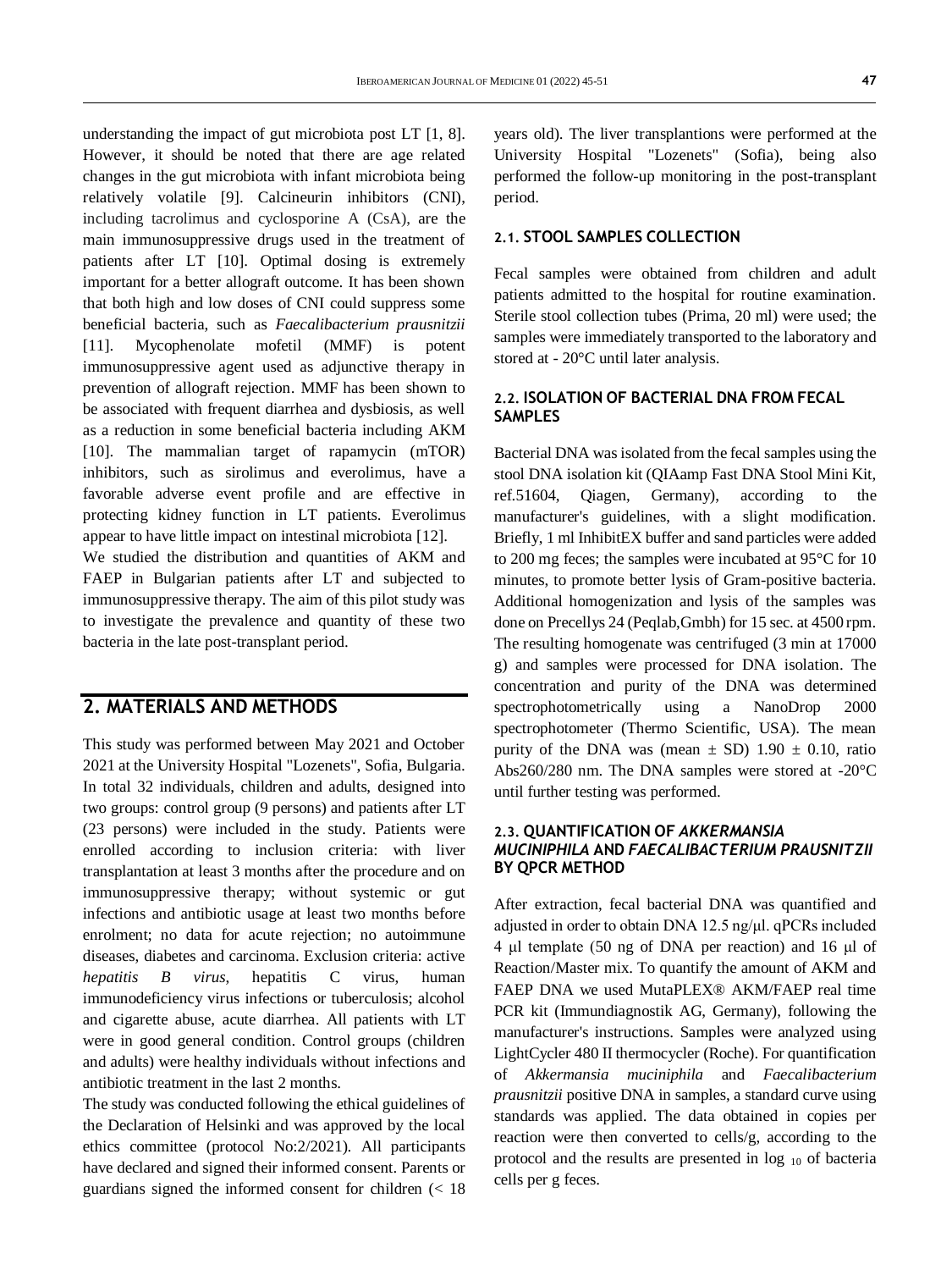#### **2.4. STATISTICAL ANALYSIS**

The Mann-Whitney Exact U test was used to compare the Control and Patients groups. In terms of statistical significance,  $p < 0.05$  was significantly different.

### **3. RESULTS**

The average post-transplant period was 7 years (min-max: 2  $-17y$ ). The indications for transplantation in adults were decompensated liver cirrhosis of various etiologies (ethylism - 4, viral - 4, autoimmune - 2 and 6 with other etiology). In children, the cause for transplantation was: autoimmune hepatitis - 1, biliary atresia - 3, liver cirrhosis of unknown etiology - 4. Control groups included healthy individuals without LT. Gender and age of the subjects groups are presented in Table 1.

measured amounts in the transplanted group were significantly lower than healthy controls ( $p = 0.014$ , Table 3). The analysis of AKM in children found that 3 out of 8 children (38%) had AKM in the fecal samples, eg. 62% of children with LT do not have AKM expression in their feces. The statistical comparison between the control and LT patient groups revealed reduced amounts of AKM in patients ( $p = 0.051$ , Table 3).

The results of the research in adults are presented in Table 4. The frequency of positive FAEP samples is 100% in the control group, while in the transplanted patients it is 73%. In 27% of patients with LT, this bacterium was absent. AKM expression was also reduced in patients with LT - 67% versus 80% in the control group. Notably, in 33% of transplanted patients AKM were not detected. The median amounts for both bacteria in patients were reduced compared to healthy controls, but the differences were not

| Table 1: Demographic features of patients and control groups |               |                 |             |                             |                 |             |
|--------------------------------------------------------------|---------------|-----------------|-------------|-----------------------------|-----------------|-------------|
|                                                              | Control group |                 |             | Liver transplantation group |                 |             |
| <b>Tested individuals</b>                                    | $(n=9)$       |                 |             | $(n = 23)$                  |                 |             |
|                                                              | N value       | Gender<br>(M/F) | Age         | N value                     | Gender<br>(M/F) | Age         |
| <b>Children</b>                                              |               | 2/2             | $6(4-12)$   |                             | 5/3             | $8(2 - 17)$ |
| <b>Adults</b>                                                |               | 1/4             | $40(26-49)$ |                             | 12/3            | $50(19-70)$ |

*M: Male; F: Female. Age expressed as mean as well as minimum and maximum values.*

We studied the presence and amounts of AKM and FAEP in fecal samples of all enrolled persons. The results are shown on Table 2. We found that in the control group, all individuals had FAEP and AKM and only one lacked AKM. In patients with LT group, however, we found that FAEP was observed in 83% and AKM in only 52% of transplant recipients. These differences were statistically significant when the amounts of bacterial expression was compared for FAEP and AKM, respectively  $p = 0.003$  and  $p = 0.03$ . AKM was not detected in 48% of the patients and FAEP in 17% of the patients.

statistically significant (Table 4).

One possible reason for the decreased bacterial expression in the gut of LT patients might be the immunosuppressive therapy of these patients. Seven adult patients were treated with tacrolimus and MMF, four - received tacrolimus alone, one patient was on everolimus and cyclosporine, and one on cyclosporine and MMF. Seven of the children with LT were treated with tacrolimus and one child (autoimmune hepatitis) was on cyclosporine, methylprednisolone and MMF. Our results concerning the reduced prevalence of both bacteria in LT patients, subjected to different

| Table 2: Prevalence and amounts of FAEP and AKM in fecal samples of control and liver transplanted patients |                          |                                      |                                           |                                      |          |  |
|-------------------------------------------------------------------------------------------------------------|--------------------------|--------------------------------------|-------------------------------------------|--------------------------------------|----------|--|
| <b>Bacteria</b>                                                                                             | Control group<br>$(n=9)$ |                                      | Liver transplantation group<br>$(n = 23)$ |                                      | P value* |  |
|                                                                                                             | Positive $(\% )$         | <b>Median value</b><br>$(min - max)$ | Positive $(\% )$                          | <b>Median value</b><br>$(min - max)$ |          |  |
| <b>FAEP</b>                                                                                                 | $9(100\%)$               | 10.47<br>$(10.16 - 11.12)$           | 19 (83%)                                  | 9.72<br>$(0.00 - 11.15)$             | 0.003    |  |
| <b>AKM</b>                                                                                                  | 8(89%)                   | 10.25<br>$(0.00 - 11.54)$            | 12(52%)                                   | 8.75<br>$(0.00 - 11.57)$             | 0.03     |  |

*\*Mann-Whitney Exact U Test was used to compare the amounts of the two bacteria. p<0.05. FAEP: Faecalibacterium prausnitzii; AKM: Akkermansia muciniphila.*

The separate analysis in Children and Adults groups shows that this trend is more pronounced in children than in adult transplant subjects. In all studied children (controls and patients with LT) we found the presence of FAEP, but the

immunosuppressive regimens, are shown on Table 5. The following conclusions can be drawn from Table 5:

1. FAEP was detected in all children fecal samples. In contrast, the prevalence of AKM in both patient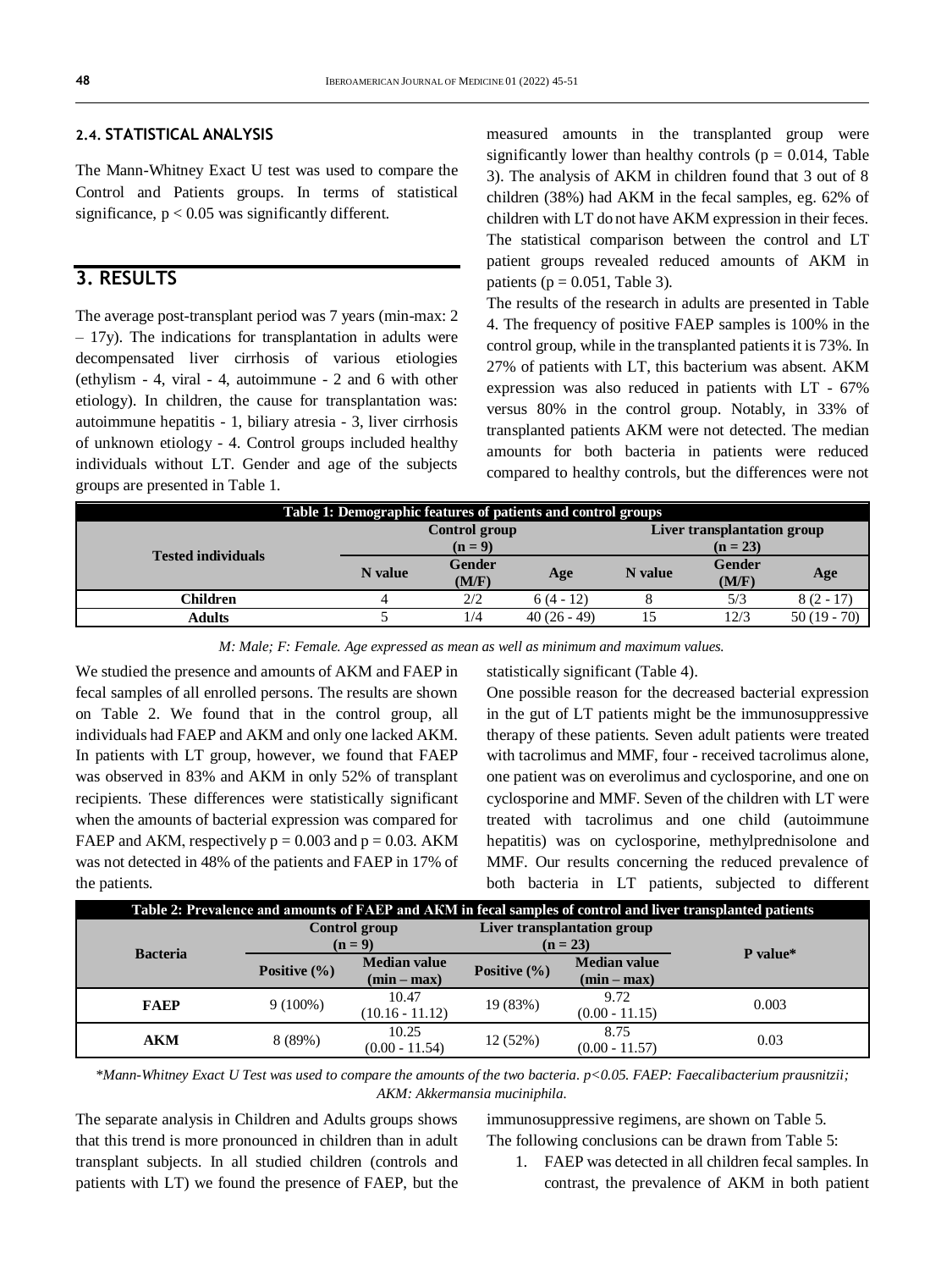groups was lower in comparison with controls. Furthermore, two adult patients were found to be double negative.

- 2. It should be noted that all regimens of used immunosuppressive therapy most likely influence AKM growth, as it was not detected in 10 out of 23 patients with LT (43%). We can assume that the calcineurine inhibitor tacrolimus might suppress both studied bacteria, but apparently its combination with MMF enhances this effect.
- 3. The two double-negative patients (lacking both FAEP and AKM) are on therapy with MMF and tacrolimus or everolimus.

in several disease conditions [13]. Moreover, both species are now shown to have a role in a well-functioning gut and thus are considered as promising next generation probiotics [14, 15].

In our study, we found a reduction in the prevalence and amount of AKM and FAEP in patients in the late posttransplant period compared to the control healthy group. This was more markedly seen in children with LT, where AKM was not detected in 62% of the studied samples. The limitations of the current study include small number of patients and control individuals, single testing of all participants, single-center design, the COVID 19 pandemic, which further complicates the enrolment of

| Table 3: Distribution and quantity of FAEP and AKM in children control and liver transplantation groups |                                 |                                      |                                        |                                      |          |
|---------------------------------------------------------------------------------------------------------|---------------------------------|--------------------------------------|----------------------------------------|--------------------------------------|----------|
|                                                                                                         | <b>Control group</b><br>$(n=4)$ |                                      | Liver transplantation group<br>$(n=8)$ |                                      |          |
| <b>Bacteria</b>                                                                                         | Positive $(\% )$                | <b>Median value</b><br>$(min - max)$ | Positive $(\% )$                       | <b>Median value</b><br>$(min - max)$ | P value* |
| <b>FAEP</b>                                                                                             | $4(100\%)$                      | $10.47(10.16 - 10.68)$               | $8(100\%)$                             | $9.63(8.41 - 10.58)$                 | 0.014    |
| AKM                                                                                                     | $4(100\%)$                      | $10.85(9.77 - 11.54)$                | 3(38%)                                 | $0.00(0.00 - 11.20)$                 | 0.051    |

*\*Mann-Whitney Exact U Test was used to compare the amounts of the two bacteria. p<0.05. FAEP: Faecalibacterium prausnitzii; AKM: Akkermansia muciniphila.*

| Table 4: Distribution and quantity of FAEP and AKM in adult control and liver transplantation groups |                          |                                      |                                        |                                      |          |
|------------------------------------------------------------------------------------------------------|--------------------------|--------------------------------------|----------------------------------------|--------------------------------------|----------|
|                                                                                                      | Control group<br>$(n=4)$ |                                      | Liver transplantation group<br>$(n=8)$ |                                      |          |
| <b>Bacteria</b>                                                                                      | Positive $(\% )$         | <b>Median value</b><br>$(min - max)$ | Positive $(\% )$                       | <b>Median value</b><br>$(min - max)$ | P value* |
| <b>FAEP</b>                                                                                          | $5(100\%)$               | $10.47(10.31 - 11.12)$               | 11 (73%)                               | $9.88(0.00 - 11.15)$                 | 0.056    |
| <b>AKM</b>                                                                                           | $4(80\%)$                | $9.71(0.00 - 11.22)$                 | 10(67%)                                | $9.00(0.00 - 11.57)$                 | 0.283    |

*\*Mann-Whitney Exact U Test was used to compare the amounts of the two bacteria. p<0.05. FAEP: Faecalibacterium prausnitzii; AKM: Akkermansia muciniphila.*

## **4. DISCUSSION**

*Akkermansia muciniphila* and *Faecalibacterium prausnitzii* are two commensal bacteria, symbiotic and numerically abundant members of the gut microbiota. Recent studies have demonstrated their possible association with dysbiosis immunosuppressed patients.

Recently, it has been shown that after LT there is a decrease in gut bacterial diversity and dysbiosis [1, 8]. It has been found that changes in gut microbial composition can result in disruption of the mucosal barrier, facilitating the translocation of bacteria and microbial products pathogen associated molecular patterns in the portal circulation affecting the inflammatory cytokine milieu in the liver [16].

| Table 5: Patients with liver transplantation with no detection of AKM or/and FAEP in context of immunosuppressive |                      |                           |                     |  |  |  |  |
|-------------------------------------------------------------------------------------------------------------------|----------------------|---------------------------|---------------------|--|--|--|--|
|                                                                                                                   | regimens             |                           |                     |  |  |  |  |
|                                                                                                                   | <b>FAEP</b> negative | <b>AKM</b> negative       | <b>FAEP and AKM</b> |  |  |  |  |
| <b>Treatment</b>                                                                                                  | $n = 4$              | $n = 10$                  | double negative     |  |  |  |  |
|                                                                                                                   | (adults)             | (5 children and 5 adults) | $n = 2$             |  |  |  |  |
| <b>Tacrolimus</b>                                                                                                 |                      |                           |                     |  |  |  |  |
| <b>Tacrolimus + MMF</b>                                                                                           |                      |                           |                     |  |  |  |  |
| Everolimus + $CsA$                                                                                                |                      |                           |                     |  |  |  |  |
| <b>Everolimus + MMF</b>                                                                                           |                      |                           |                     |  |  |  |  |

*\*5 children + 1 adult patients. FAEP: Faecalibacterium prausnitzii; AKM: Akkermansia muciniphila; MMF: Mycophenolate mofetil; CsA: Cyclosporine A.*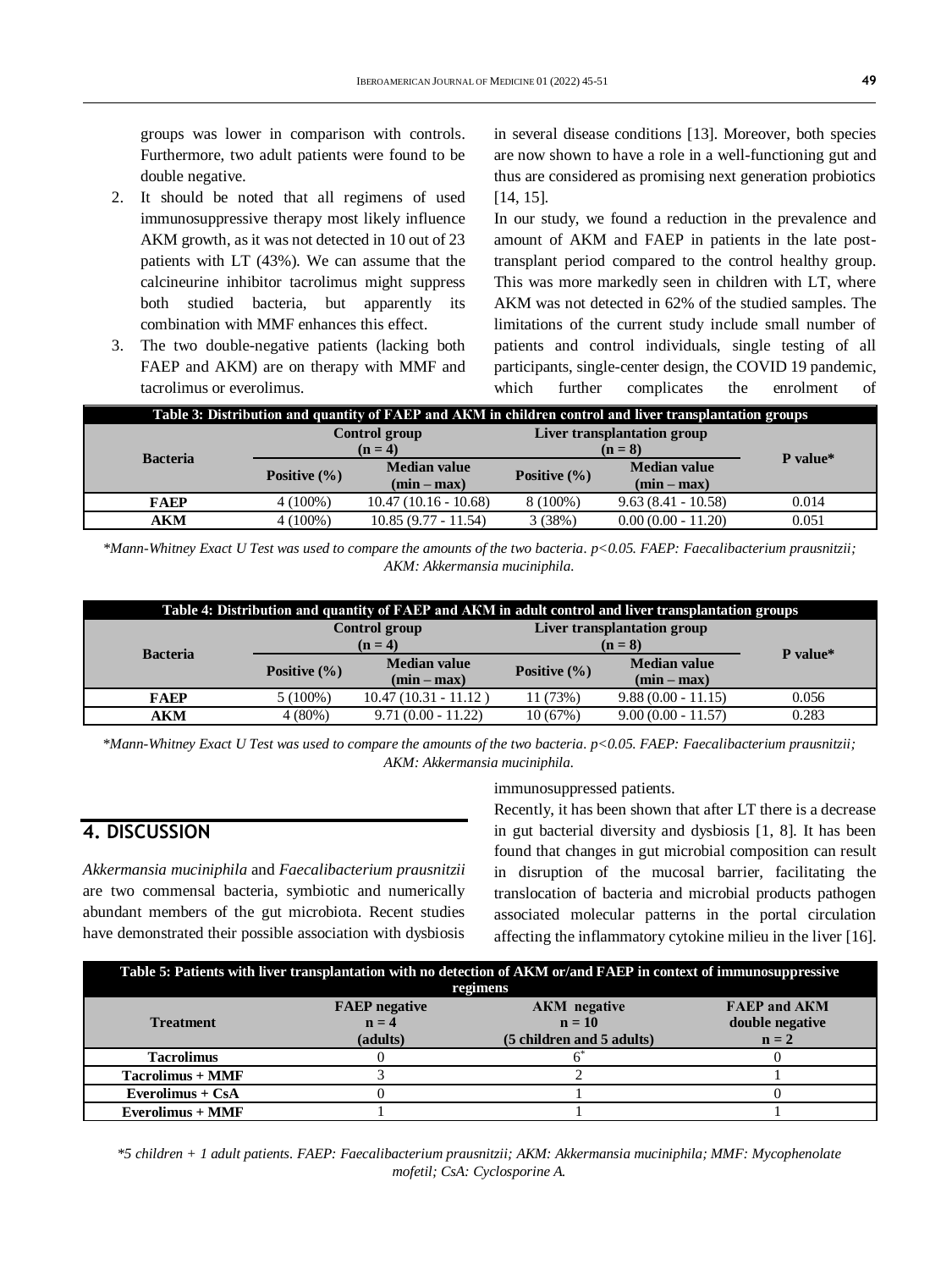The pre- and post-LT comparative analysis observed a decrease in gut microbial diversity in the early posttransplant period (1 month), with improvement in diversity after at least 6 months [17]. Furthermore, in a qPCR-based study of 111 LT recipients it was found that the amount of FAEP was significantly reduced in recipients, which corresponds with our results [7]. *Faecalibacterium prausnitzii* is an anaerobe with a fecal-mucosal distribution, one of the major producers of SCFAs (short-chain fatty acids) of which butyrate is the main energy source for colonic epithelium and possesses potent anti-inflammatory properties [18]. This bacterium is considered as an antiinflammatory with an essential role for the maintenance of the colonic mucosa, the induction of regulatory T cells [18] and the regulation of Treg/Th17 balance [19].

Our data shows a significant reduction of AKM load in LT patients. In the literature, there are discrepant data. Satapathy SK et al. found loss of AKM in patients after LT, especially in patients with recurrent NAFLD. It has been suggested that AKM may play a protective role in the development of complications (such as de novo NAFLD) after LT [20]. However, Sun et al., found an increase in potentially beneficial bacteria, such as AKM, *Blautia* and *Clostridiales* cluster XIVa, 3 months after LT. The authors suggested that the transplanted liver could significantly improve gut function, hence leading to an increase in beneficial bacteria in the fecal microbiota [21]. *A. muciniphila* is an anaerobic, mucin-degrading bacterium [15], which is considered to have a protective role in the barrier function of the intestinal mucosa by strengthening the contacts between intestinal epithelium cells (tight junctions). Furthermore, it has been suggested that a decrease in the total amount of AKM can be associated with thinning of the mucin layer, which may contribute to liver inflammation [5].

In addition, we try to analyze our data in the context of the applied immunosuppressive therapy. The results showed that AKM is mostly affected by tacrolimus and the combination of tacrolimus with MMF. The available in literature data on this topic is limited and there is unequivocal opinion on how tacrolimus affects AKM. Most studies have been performed on mouse models of LT and immunosuppressive treatment. Same as us, some authors indicate a reduction in the load of this bacterium after tacrolimus treatment [22], in contrast others report that tacrolimus increases the amount of AKM [10]. It has been found in mice that the medium dose of tacrolimus increased the amount of FAEP, while both low and high dose of immunosuppressant reduced the bacteria [11]. Concerning FAEP, we found a reduction in the bacterial load after combined immunosuppression of tacrolimus/everolimus and MMF, whereas patients in tacrolimus only do not showed lack of *F. prausnitzii*. Intriguingly, it has been observed that in patients who require higher drug doses to reach optimal tacrolimus plasma concentrations, the amount of FAEP is increased [23]. The authors found that some Clostridiales including FAEP could transform tacrolimus into a less potent metabolite. The aforementioned study provides evidence for new pathways of tacrolimus metabolism and the role of the gut microbiota in it.

### **5. CONCLUSIONS**

Our pilot study shows that in patients with LT on immunosuppressive therapy in the late post-transplant period, the frequency and amount of beneficial bacteria AKM and FAEP in gut microbiota are significantly reduced in comparison with healthy individuals. This may be due to a variety of possible factors, one of which is immunosuppressive therapy. Studies in a larger number of patients are needed for confirmation of our results and further analysis.

### **6. ACKNOWLEDGEMENTS**

This work was funded by the scientific project grant №80- 10-127/26.03.2021 of the Sofia University "St. Kliment Ohridski", Sofia, Bulgaria and was executed in University Hospital "Lozenets", Sofia, Bulgaria. We appreciate the generosity of the patients and the staff of all clinics for their dedication and careful sample collection. We are thankful to Dr. Georgi Vasilev, MD, PhD for statistical help.

### **7. CONFLICT OF INTERESTS**

The authors declare no conflict of interest.

### **8. REFERENCES**

*1. Kriss M, Verna EC, Rosen HR, Lozupone CA. Functional Microbiomics in Liver Transplantation: Identifying Novel Targets for Improving Allograft*